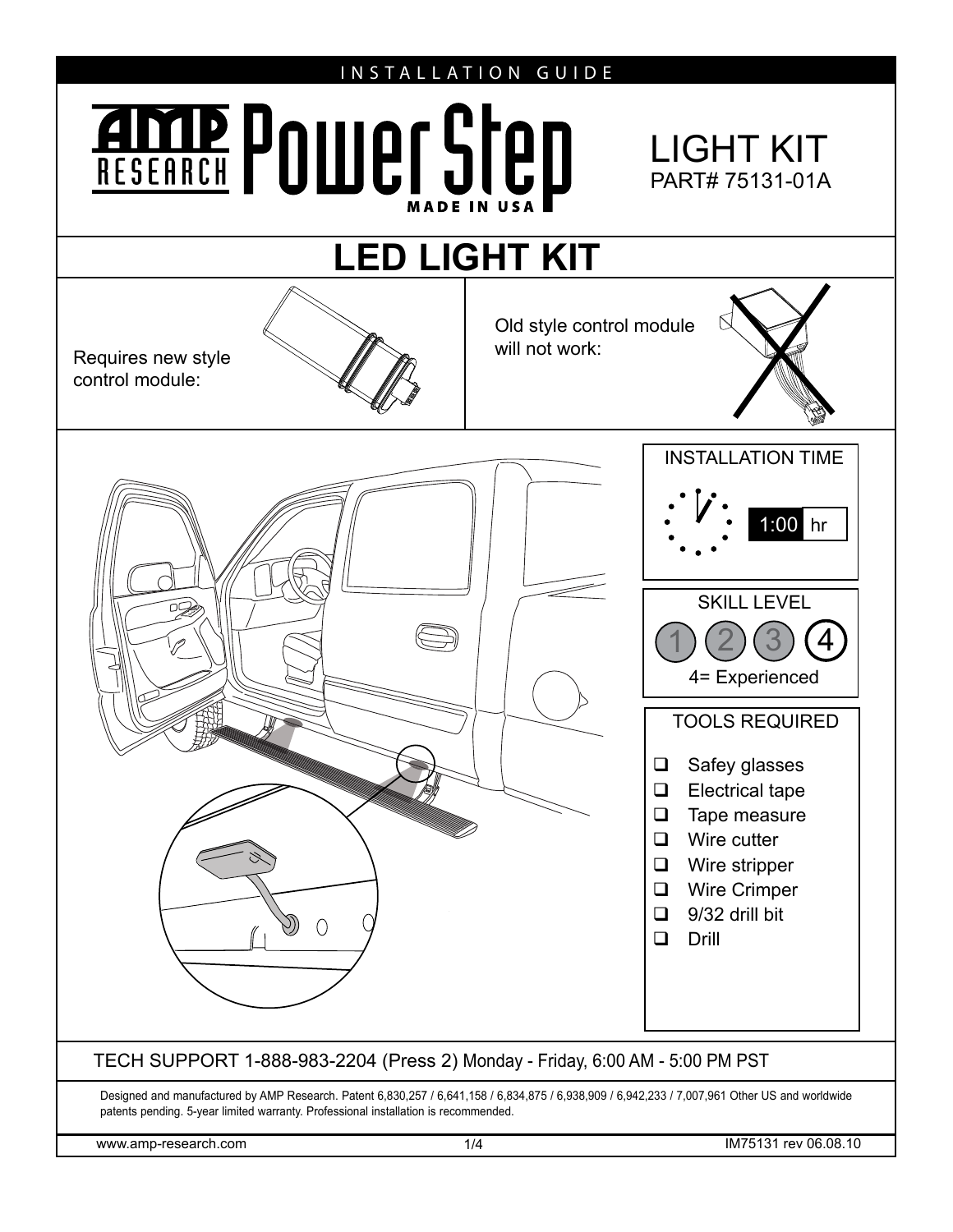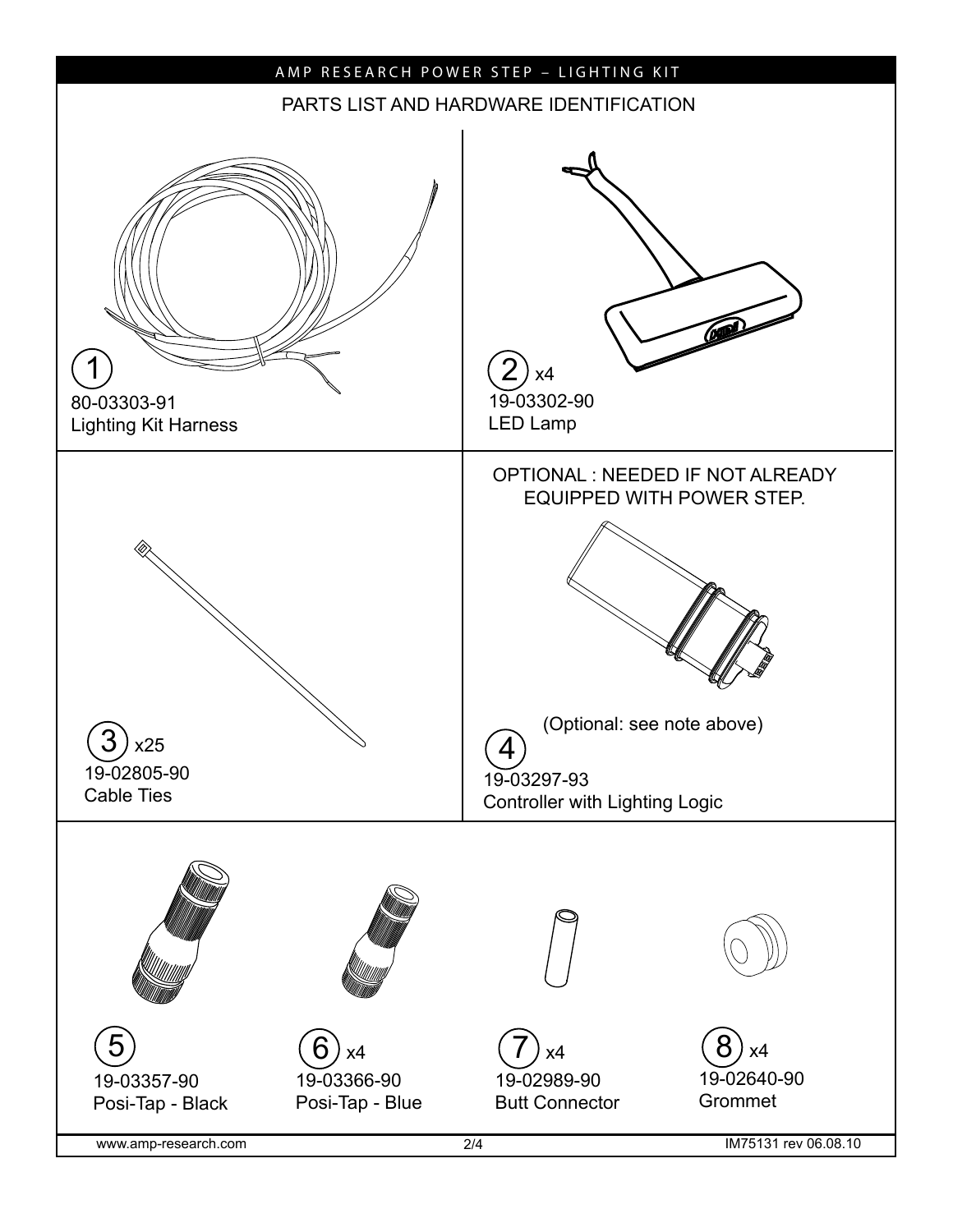## AMP RESEARCH POWER STEP – LIGHTING KIT